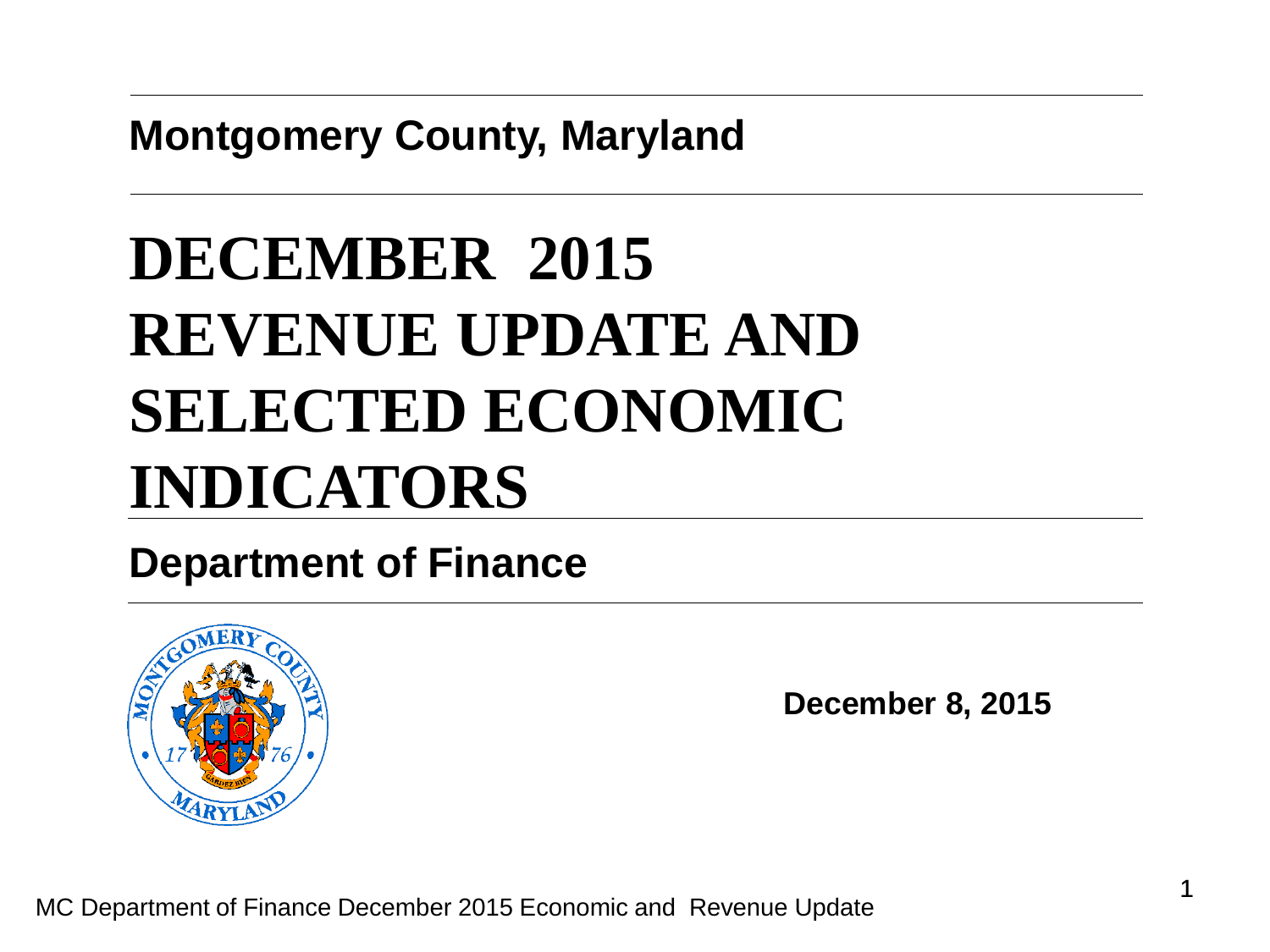#### *Overview*

- **Finance provides a full revenue update in December of each year, after the November income tax distribution**
- **At this time, near final data about the prior year income tax receipts are known, and updates are available to certain economic factors**
- **Another full update is done for the March budget**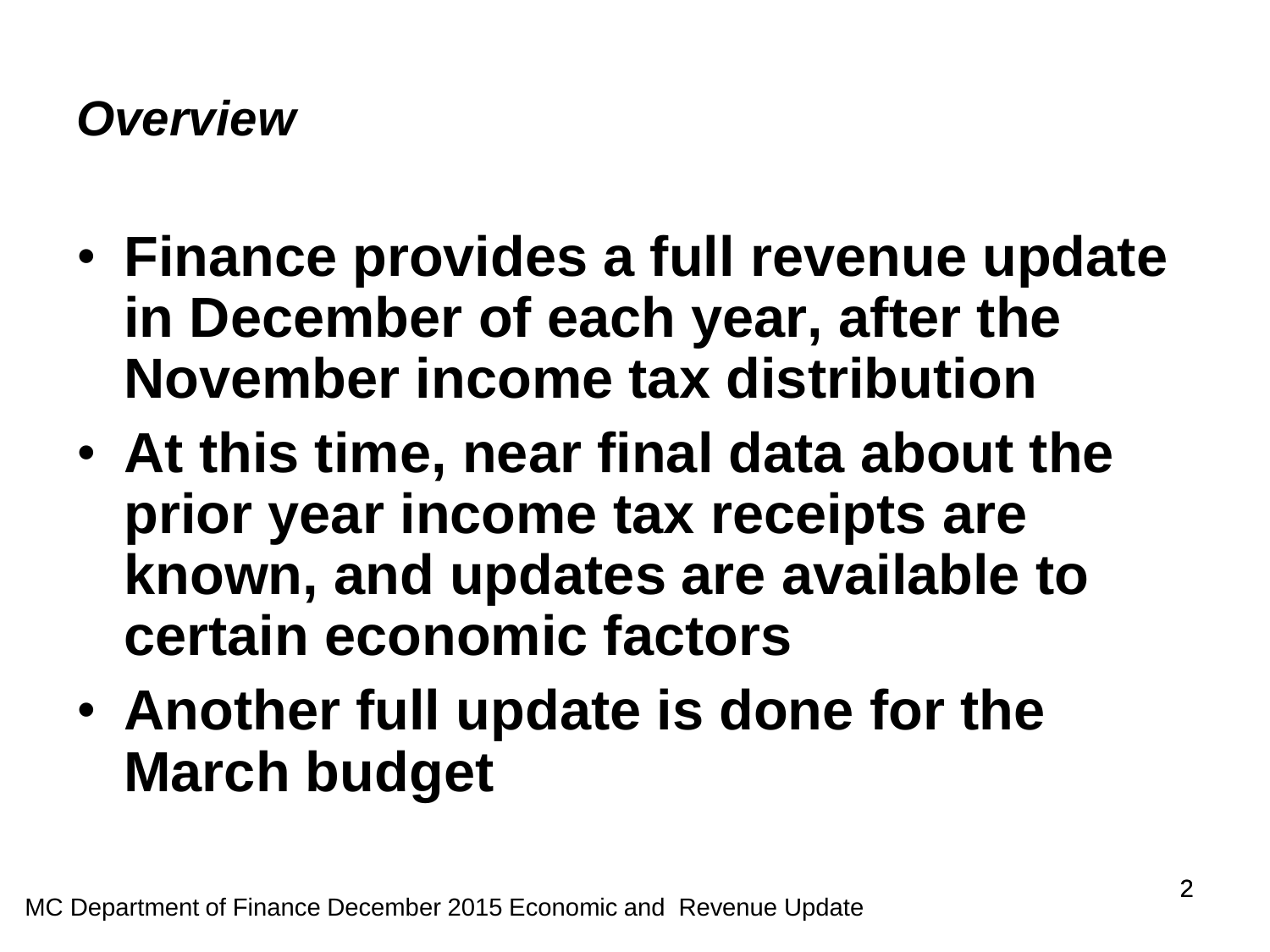## **ECONOMIC OUTLOOK - SUMMARY**

MC Department of Finance December 2015 Economic and Revenue Update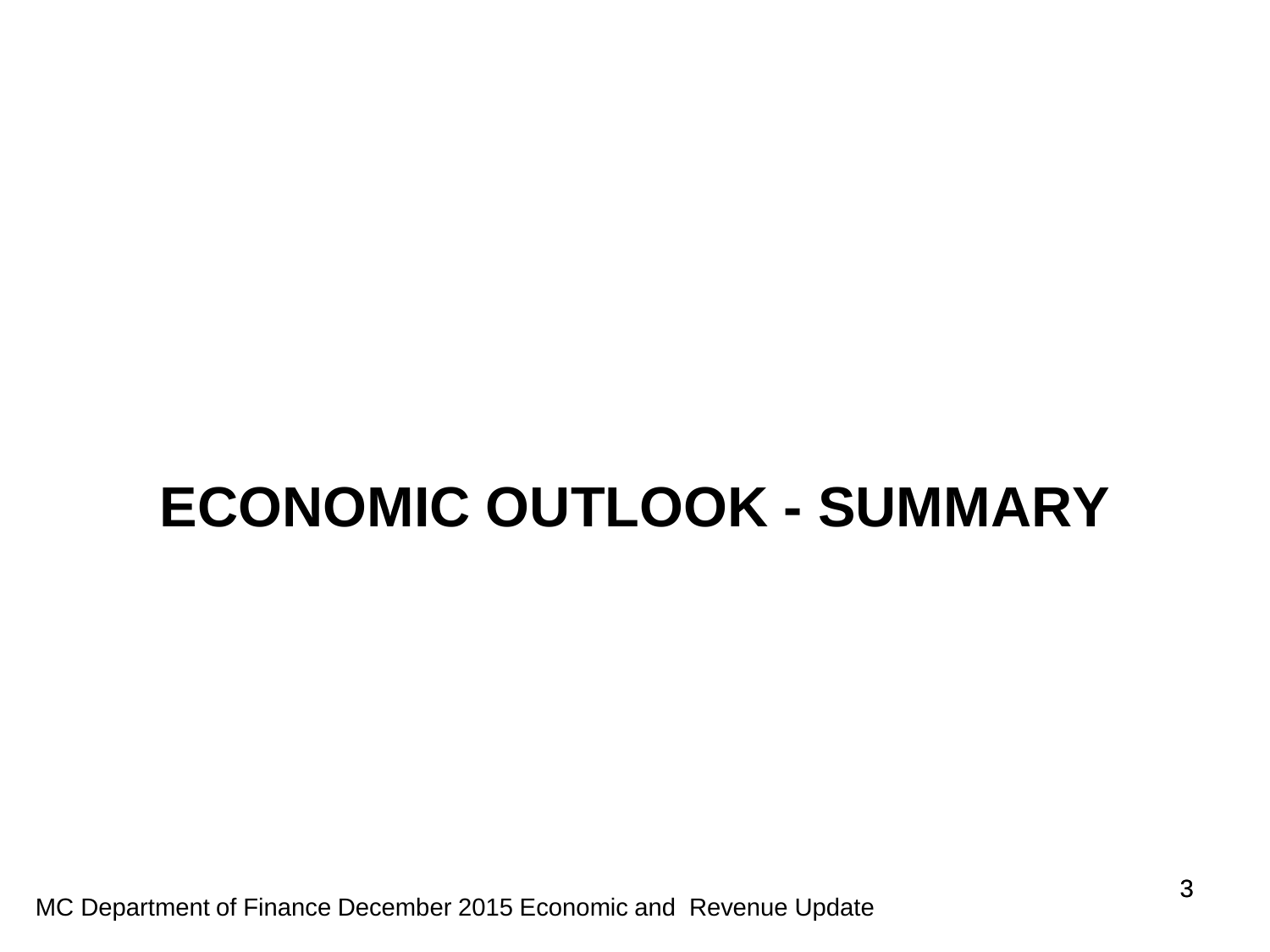#### *Signs of a Continued Economic Recovery*

- **A drop in unemployment rate from 4.4 percent in September 2014 to 4.0 percent in September 2015, a significant increase in resident employment estimated for CY15, and an estimated increase in wage and salary income in CY15 (↑4.4%) that follows an increase of 3.6 percent in CY14.**
- **Payroll employment is expected to increase 1.6 percent in CY15 that follows a 0.8 percent increase in CY14.**
- **Sales for existing homes are expected to increase 10.6 percent after declining 4.2 percent in CY14.**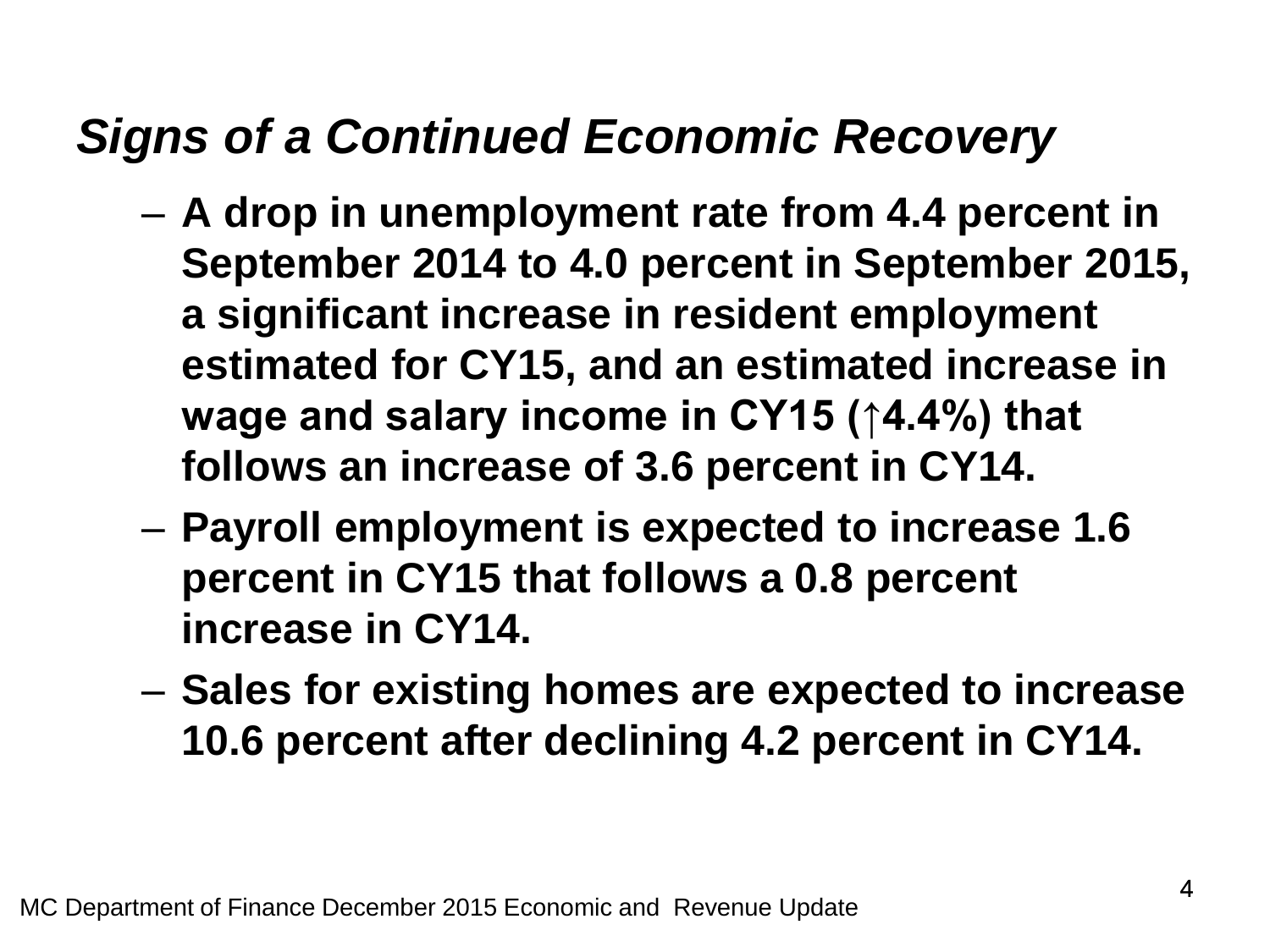### *Causes of Concern*

- **The month-to-month volatility in the stock market to date has contributed to a decline in the Dow Jones Industrial Average (↓0.05%) and a modest increase in the S&P 500 index (↑1.46%) through November 25.**
- **Inflation through September (↑0.25%) is running well below CY14 (↑1.54%) and CY13 (↑1.52%).**
- **Median home prices are estimated to decline 0.13 percent in CY15 after no change in CY14.**
- **Fed funds rates have remained unchanged through November but with a 78 percent probability (CME Group – November 25) of a rate increase in December.**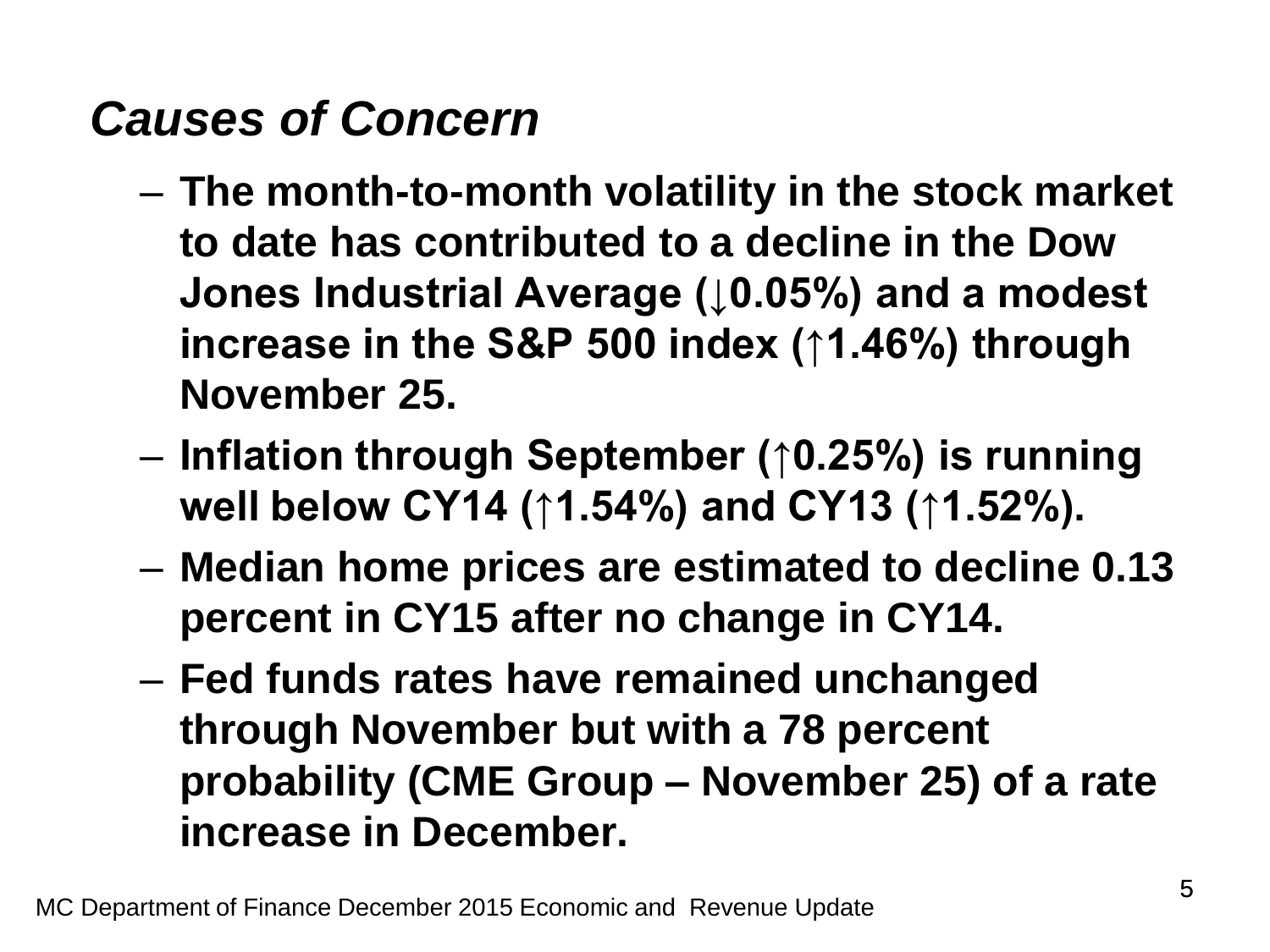| <b>ECONOMIC</b><br><b>INDICATOR</b><br><b>DASHBOARD</b> | <b>LATEST</b><br><b>DATA</b> | <b>REVENUE</b><br><b>AFFECTED</b>     | <b>EXPLANATION</b>                                                                   | <b>COMPARISON</b>         | <b>DIRECTION</b><br>(yr.-over-yr.) |
|---------------------------------------------------------|------------------------------|---------------------------------------|--------------------------------------------------------------------------------------|---------------------------|------------------------------------|
| <b>INFLATION</b>                                        | 0.25%<br>Jan.-Sept.<br>2015  | <b>Property Taxes</b>                 | Key determinant of property<br>tax revenues at the Charter<br>Limit                  | 2014: 1.54%               |                                    |
| <b>UNEMPLOYMENT</b><br><b>RATE</b>                      | 4.0%<br>Sept. 2015           | <b>Income Taxes</b>                   | Indicates overall health of<br>the job market                                        | 4.4%<br>Sept. 2014        |                                    |
| <b>RESIDENT</b><br><b>EMPLOYMENT</b>                    | 522,387<br>Sept. 2015        | <b>Income Taxes</b>                   | Primary determinant of<br>income tax receipts                                        | 513,816<br>Sept. 2014     |                                    |
| <b>PAYROLL</b><br><b>EMPLOYMENT</b><br>(Estimated)      | 487,800<br>Sept. 2015        | <b>Income Taxes</b>                   | Another determinant of<br>income tax receipts                                        | 476,700<br>Sept. 2014     |                                    |
| STOCK MARKET -<br><b>S&amp;P 500</b>                    | 2,088.87<br>Nov. 24,<br>2015 | <b>Income Taxes</b>                   | Key determinant of capital<br>gains portion of the income<br>tax                     | 2,058.90<br>Dec. 31, 2014 |                                    |
| <b>HOME SALES</b>                                       | 935<br>Oct. 2015             | Transfer/<br><b>Recordation Taxes</b> | Indicates activity affecting<br>receipts                                             | 888<br>Oct. 2014          |                                    |
| <b>HOME PRICES</b><br>(Median Price Sol)                | \$389,000<br>Oct. 2015       | Transfer/<br><b>Recordation Taxes</b> | Taxes are based on values,<br>affects amount of taxes<br>collected                   | \$387,310<br>Oct. 2014    |                                    |
| FEDERAL FUNDS RATE                                      | 0.12%<br>Oct. 2015           | Investment<br>Income                  | County's return on<br>investments closely<br>correlated with the Fed<br><b>Funds</b> | 0.09%<br>Oct. 2014        |                                    |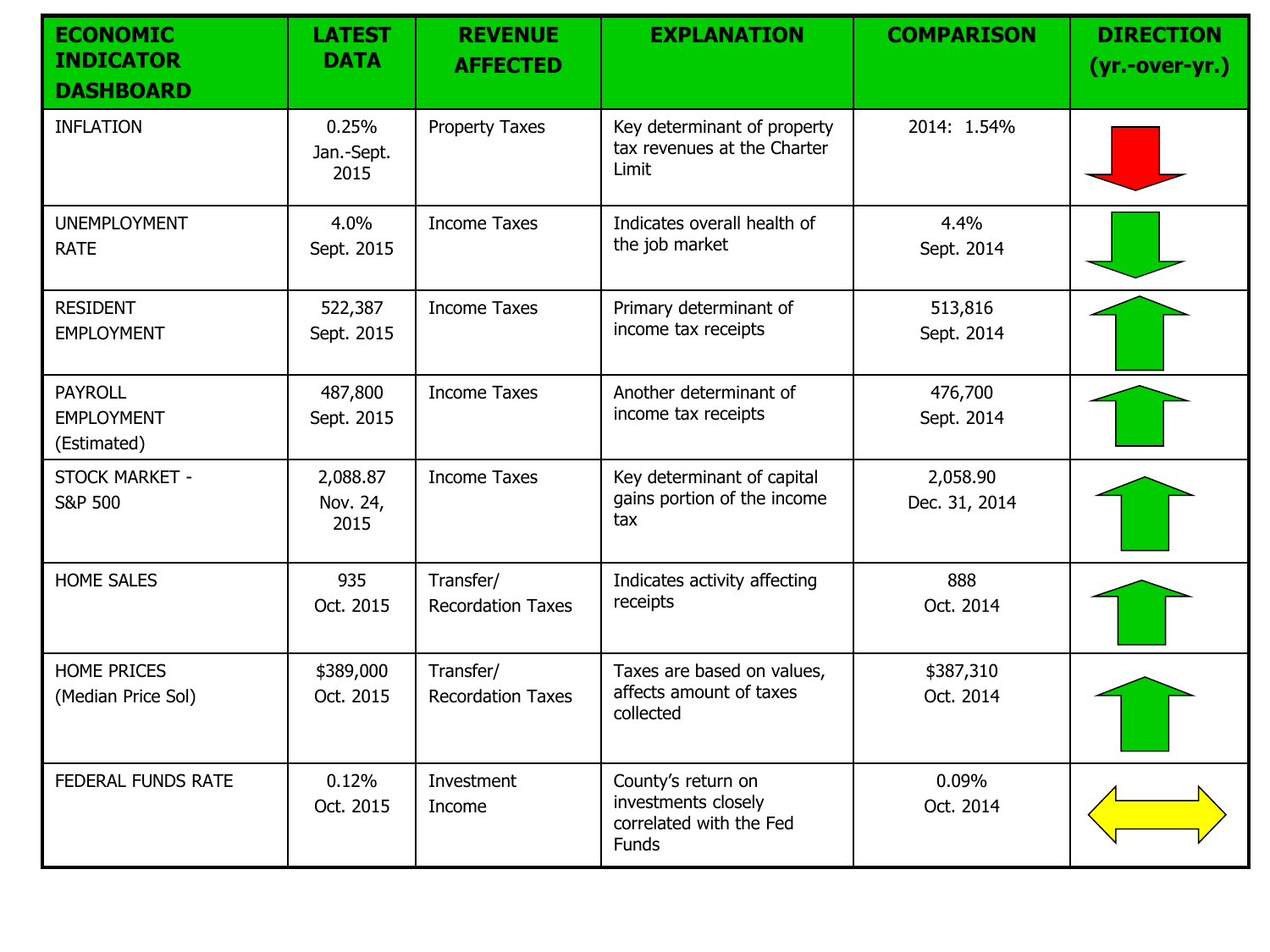#### *Department of Finance estimates that the County's resident employment will reach an all-time high of 523,400 in CY15 (↑1.4%) over CY14.*

On a year-over-year basis, resident employment increased by nearly 8,600 from September 2014 to September of this year.

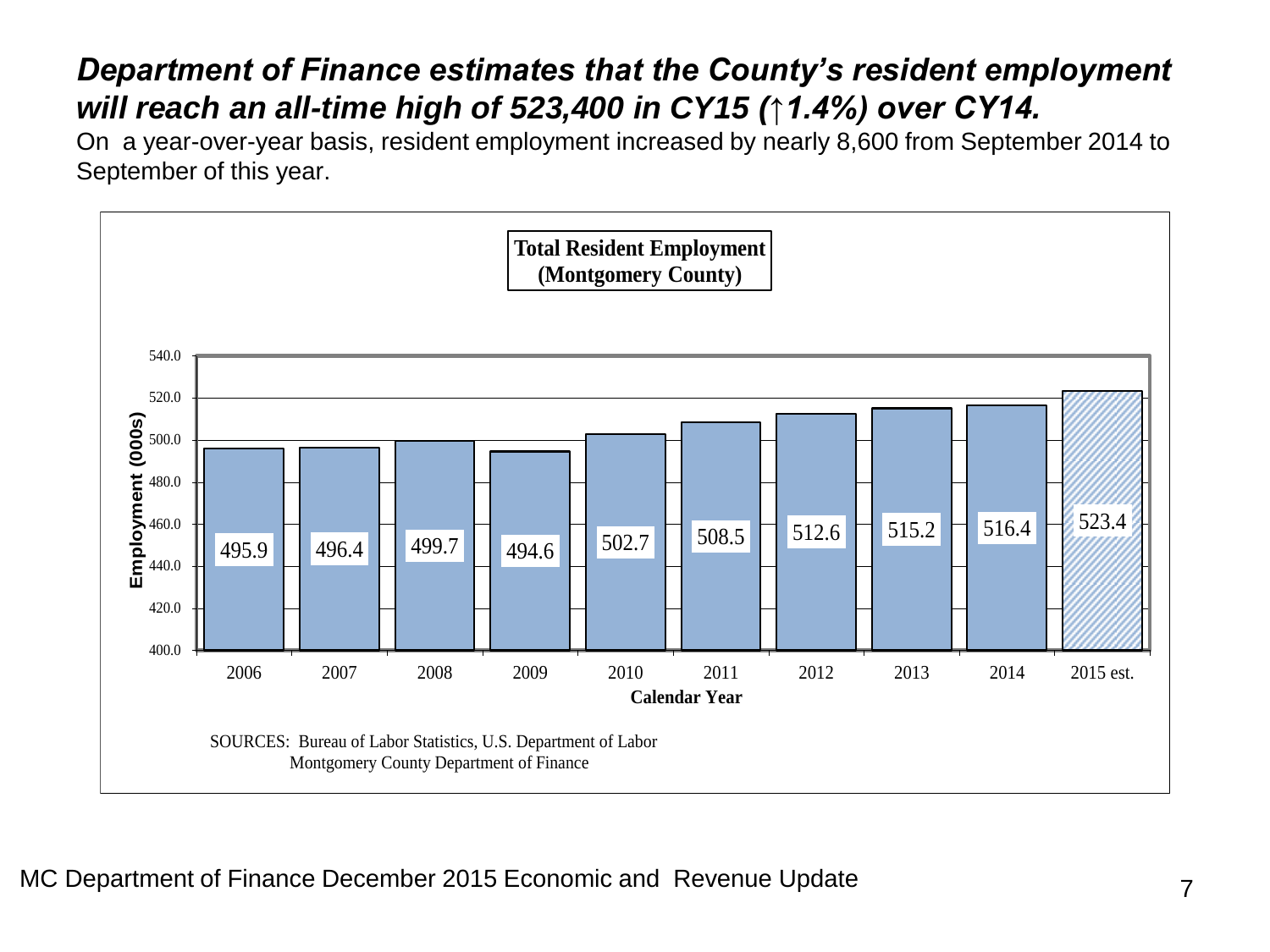#### *The Department of Finance estimates that the County's unemployment rate will be 4.1 percent in CY15 compared to 4.4 percent in CY14.*

The unemployment rate in September was 4.0 percent compared to 4.4 percent in September 2014.

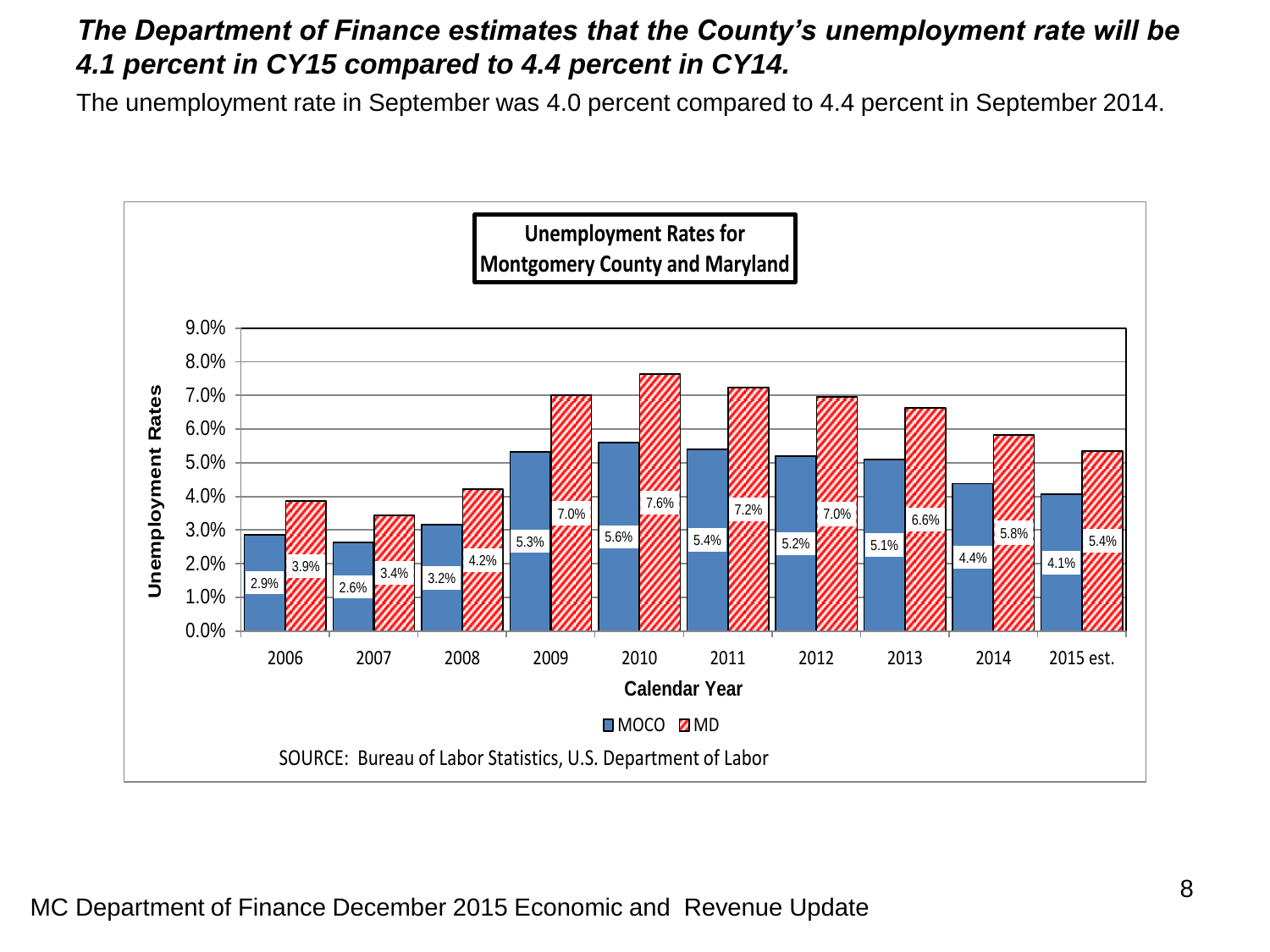#### *Inflation was 0.49 percent in September 2015.*

**Overall for the Washington-Baltimore consolidated region, the CPI increased a modest 0.25 percent for the calendar year ending in September. For calendar year 2014, the index increased 1.54 percent compared to 1.52 percent in CY13.**

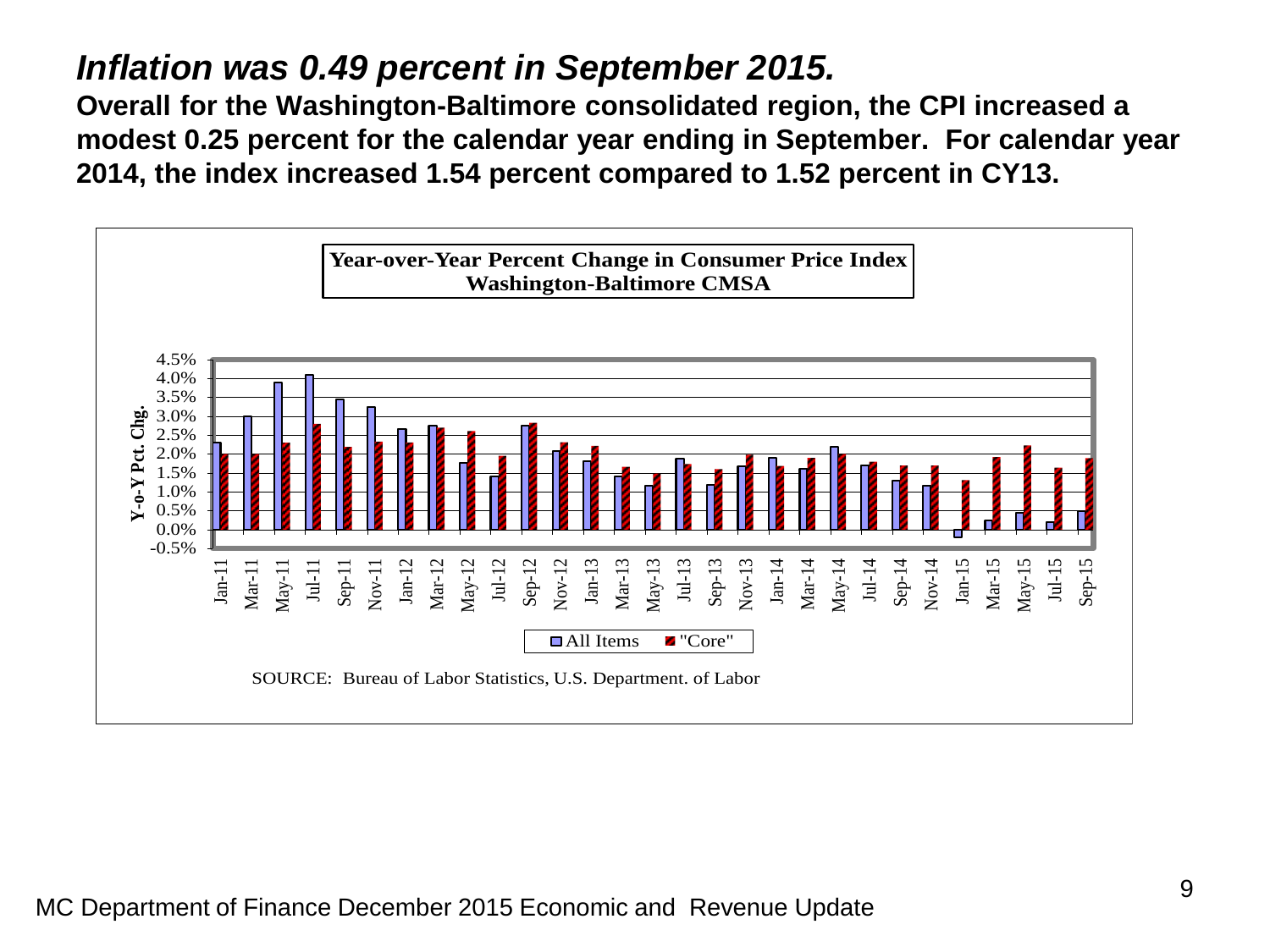#### *Home sales are estimated to increase 10.6 percent this year.* **Total sales of existing homes increased 12.9 percent in CY13 but declined 4.2 percent in CY14.**

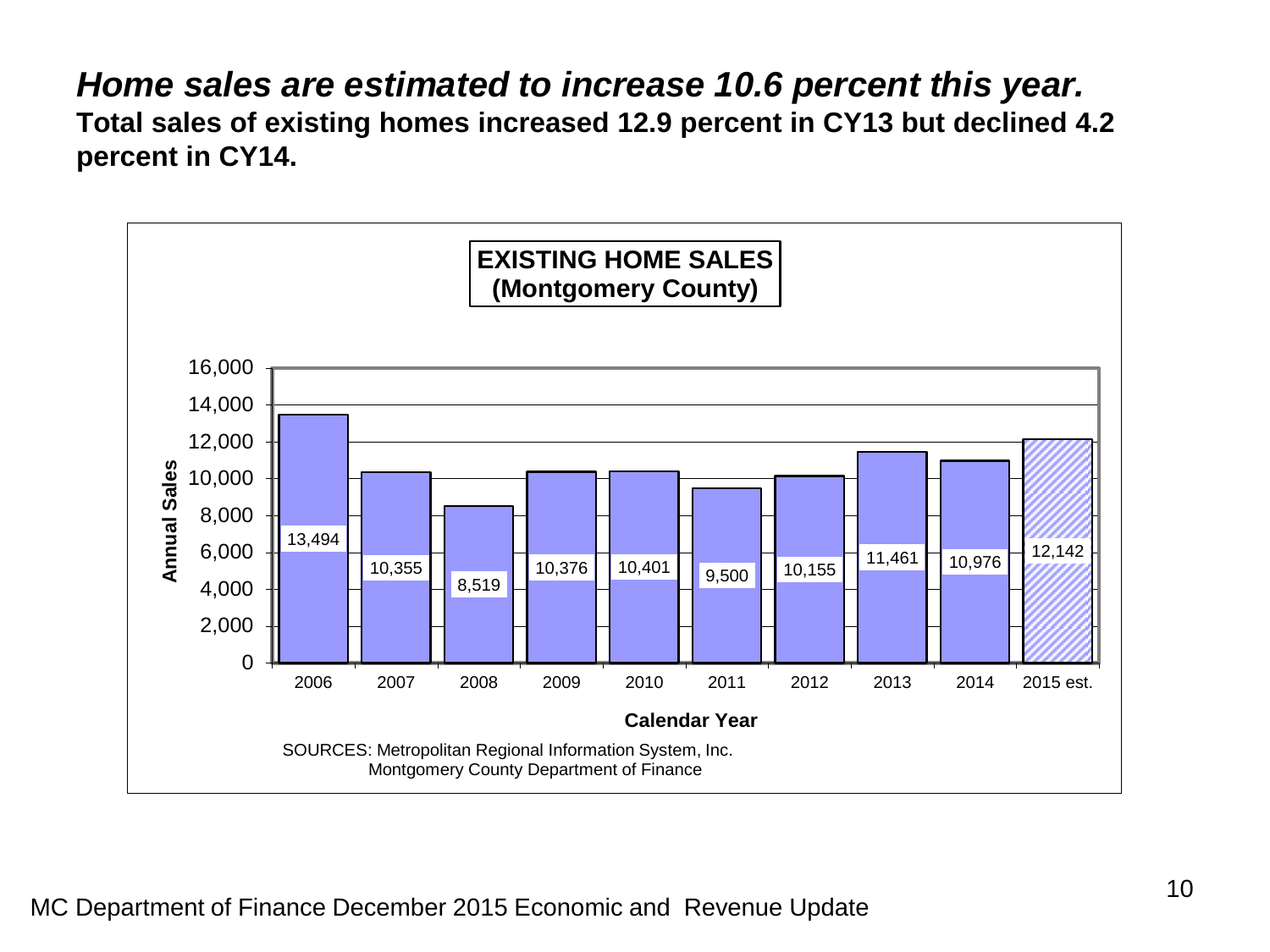#### *Median home sales prices are expected to decrease 0.13 percent in CY15 following no increase in CY14.*

**The estimated decrease in the median sales price this calendar year, potentially offsets the effect on tax revenues from the double-digit increase in sales of existing homes.**

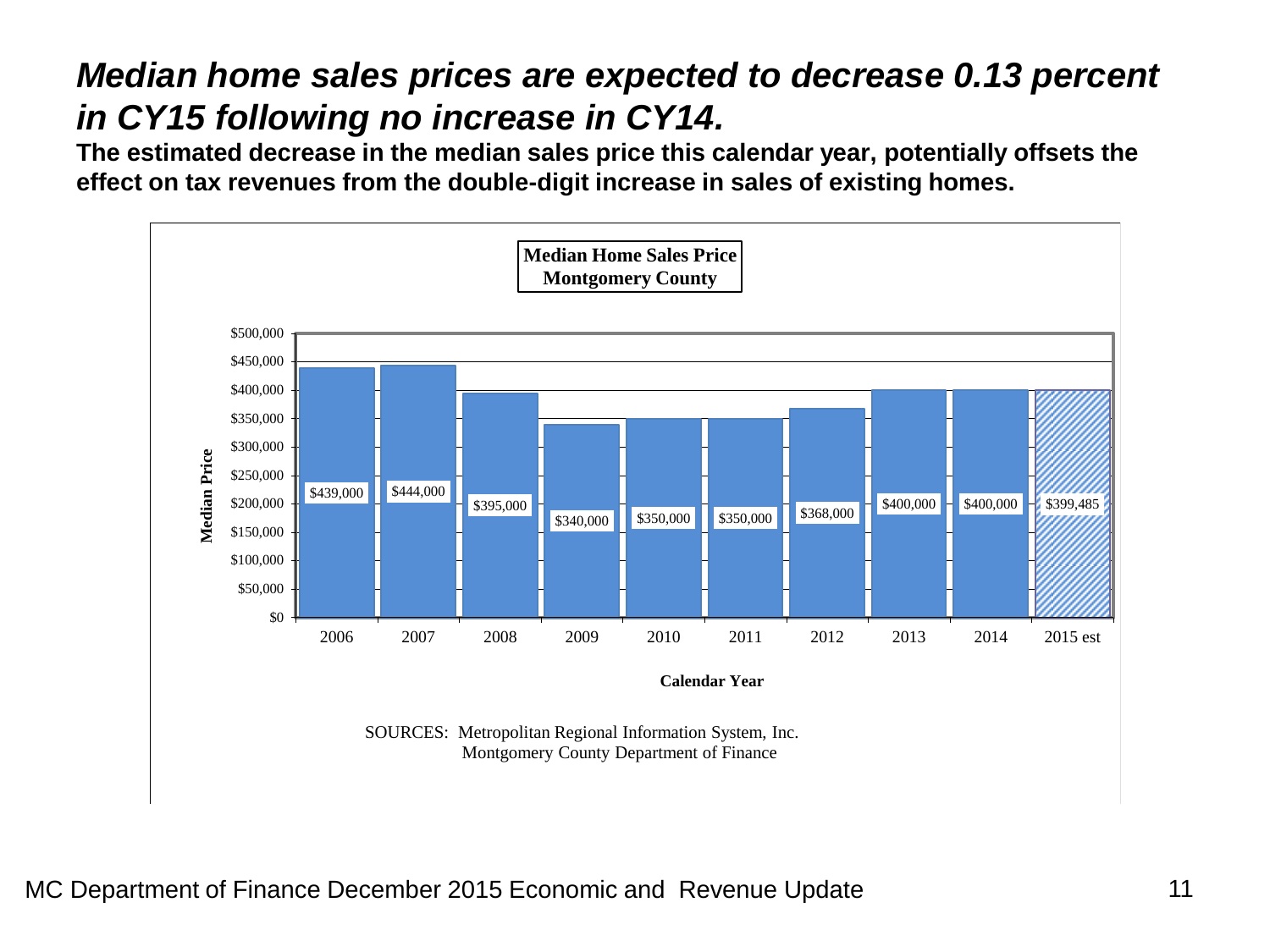## **REVENUE UPDATE**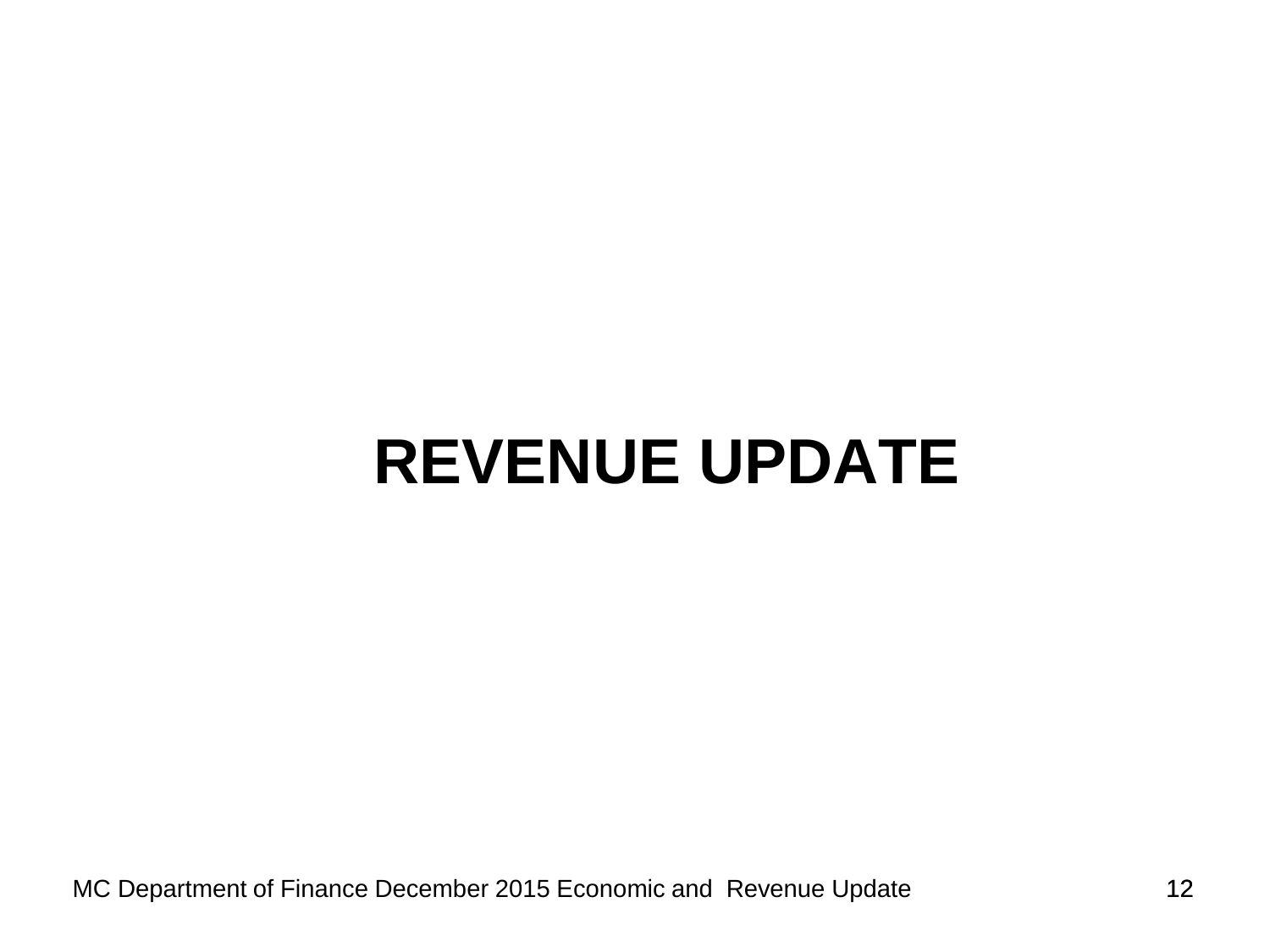#### *FY16 and FY17 Summary*

**The outlook for the remainder of this fiscal year (FY16) and next year (FY17) suggests a decline in revenues over the two-year period compared to the estimates prepared for the FY16 budget. This decrease is mainly attributed to revisions to income tax and property tax revenues. The combined decrease of all tax-supported revenues in FY16 and FY17 is \$134.549 million lower than previously estimated.**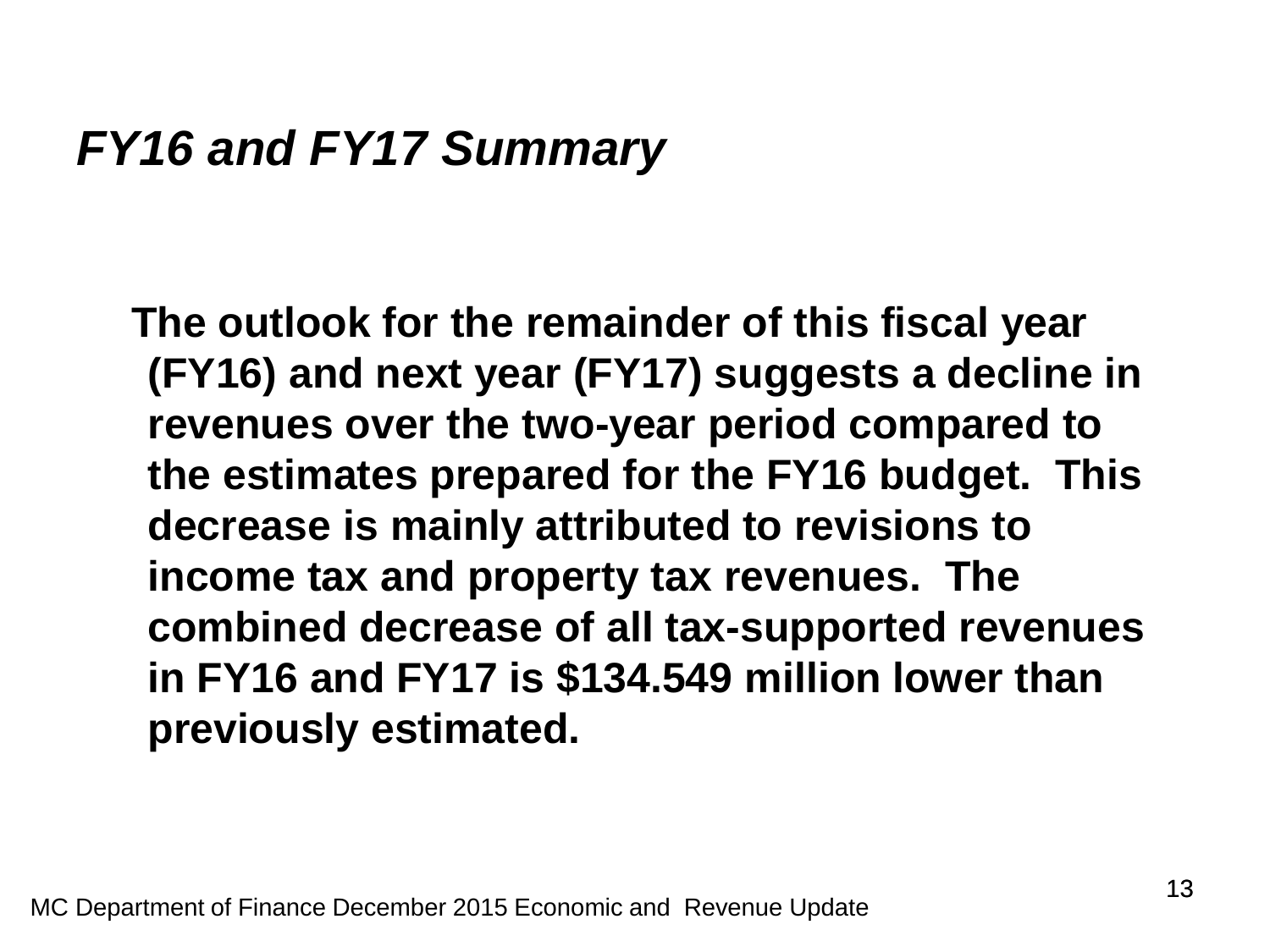### **Revenue Update**

*December revised revenues for FY16 are \$37.090 million below the FY16 Budget estimates. The major contributor is the estimated decrease income tax revenues but partially offset by stronger real estate transfer/recordation taxes.*

|                             | <b>FY16 BUDGET - DECEMBER 2015 UPDATE (\$MIL.)</b> |             |                   |  |  |
|-----------------------------|----------------------------------------------------|-------------|-------------------|--|--|
|                             | <b>FY16 Budget</b>                                 | Dec. Update | <b>Difference</b> |  |  |
| <b>Income</b>               | \$1,433.417                                        | \$1,382.555 | (\$50.862)        |  |  |
| <b>Property</b>             | \$1,582.612                                        | \$1,578.295 | (\$4.317)         |  |  |
| Transfer/Recordation        | \$153.833                                          | \$174.709   | \$20.875          |  |  |
| <b>Other Taxes:</b>         |                                                    |             |                   |  |  |
| --Admissions                | \$3.248                                            | \$2.909     | (\$0.339)         |  |  |
| -Fuel/Energy                | \$206.190                                          | \$205.123   | (\$1.067)         |  |  |
| -Telephone                  | \$50.417                                           | \$49.959    | (\$0.458)         |  |  |
| --Hotel/Motel               | \$20.340                                           | \$19.914    | (\$0.426)         |  |  |
| Investment Income           | n.a                                                | n.a         | n.a               |  |  |
| <b>Highway User Revenue</b> | \$4.125                                            | \$3.628     | $(\$0.497)$       |  |  |
| <b>TOTAL</b>                | \$3,454.182                                        | \$3,417.092 | (\$37.090)        |  |  |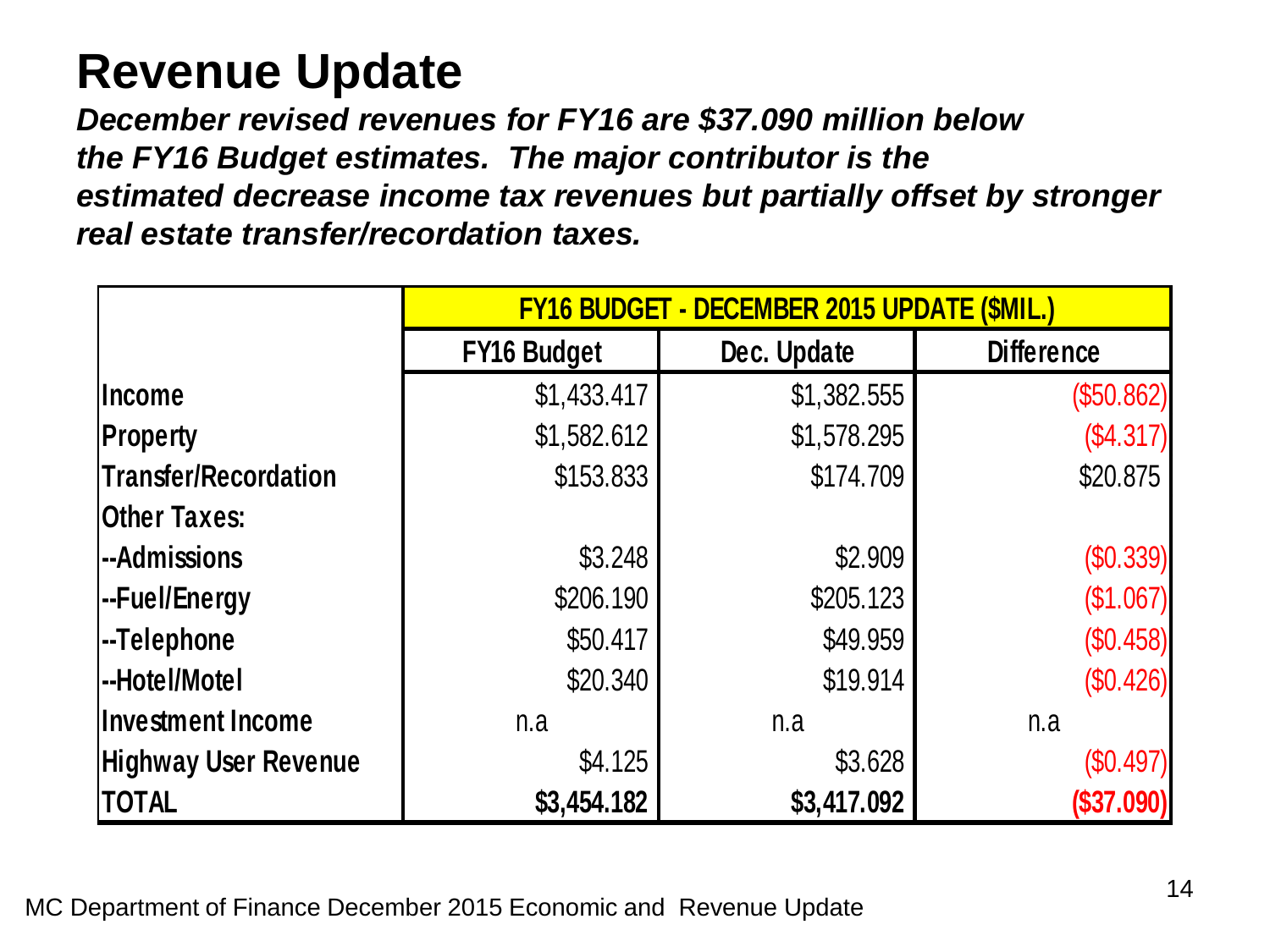#### **Revenue Update**

*December revised revenue estimates for FY17 are \$97.459 million below the FY16 Budget estimates. The decrease is attributed to weaker income and property tax revenues.*

|                             | FY16 BUDGET - DECEMBER 2015 UPDATE (\$MIL.) |             |                   |  |  |
|-----------------------------|---------------------------------------------|-------------|-------------------|--|--|
|                             | <b>FY17 Estimate</b>                        | Dec. Update | <b>Difference</b> |  |  |
| <b>Income</b>               | \$1,469.727                                 | \$1,400.757 | (\$68.970)        |  |  |
| <b>Property</b>             | \$1,624.156                                 | \$1,600.836 | (\$23.320)        |  |  |
| Transfer/Recordation        | \$175.647                                   | \$174.097   | (\$1.551)         |  |  |
| Other Taxes:                |                                             |             |                   |  |  |
| -Admissions                 | \$3.457                                     | \$3.066     | (\$0.391)         |  |  |
| -Fuel/Energy                | \$207.910                                   | \$206.090   | (\$1.820)         |  |  |
| -Telephone                  | \$51.309                                    | \$50.309    | (\$0.999)         |  |  |
| -Hotel/Motel                | \$21.069                                    | \$20.637    | (\$0.431)         |  |  |
| <b>Investment Income</b>    | n.a                                         | n.a         | n.a               |  |  |
| <b>Highway User Revenue</b> | \$3.640                                     | \$3.663     | \$0.023           |  |  |
| <b>TOTAL</b>                | \$3,556.914                                 | \$3,459.455 | (\$97.459)        |  |  |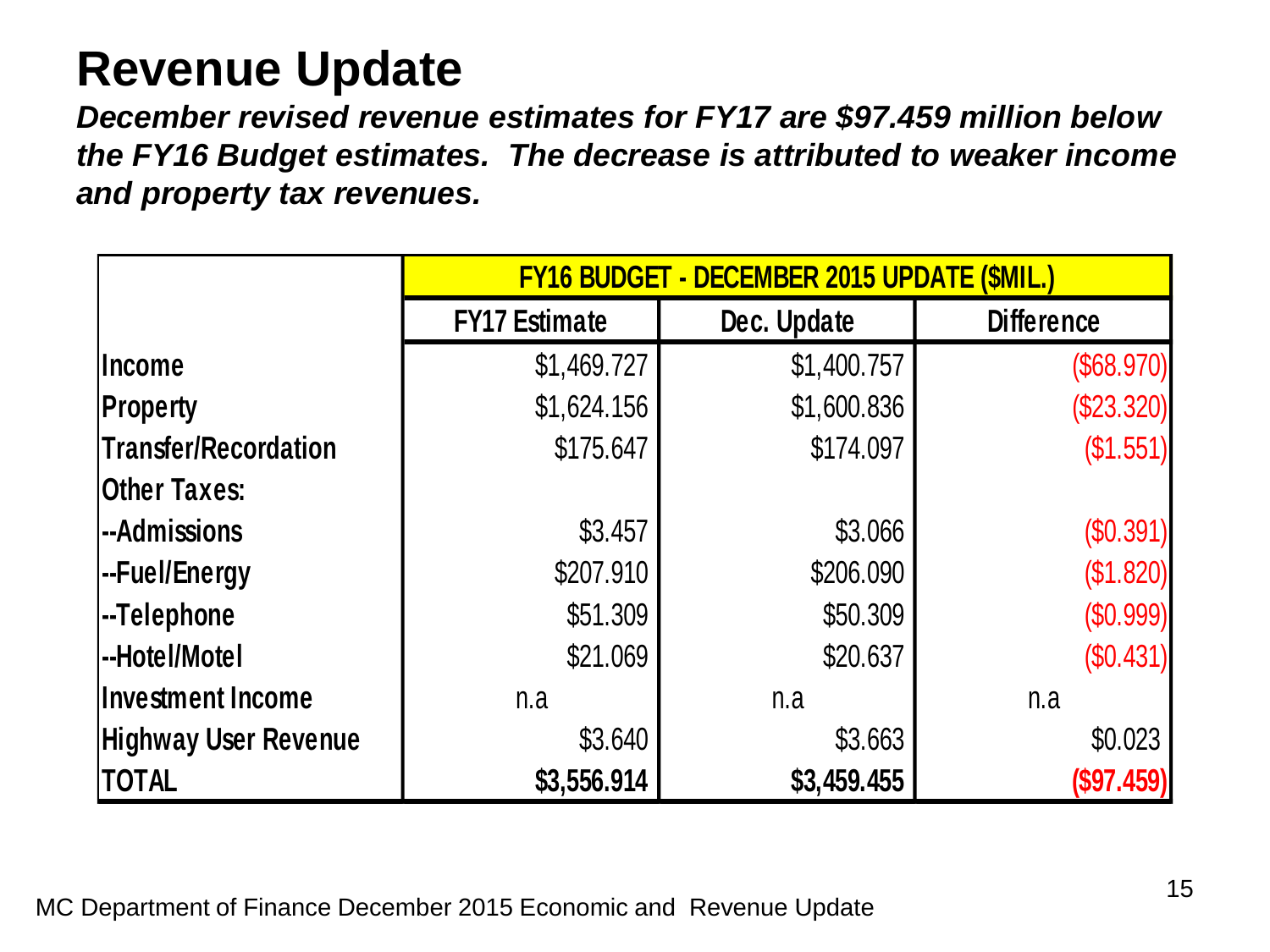#### *Revenue Trend FY16-22*

*During the current six year period (FY16-FY21), total revenues are expected to be approximately \$454.1 million below FY16 budget estimates.*

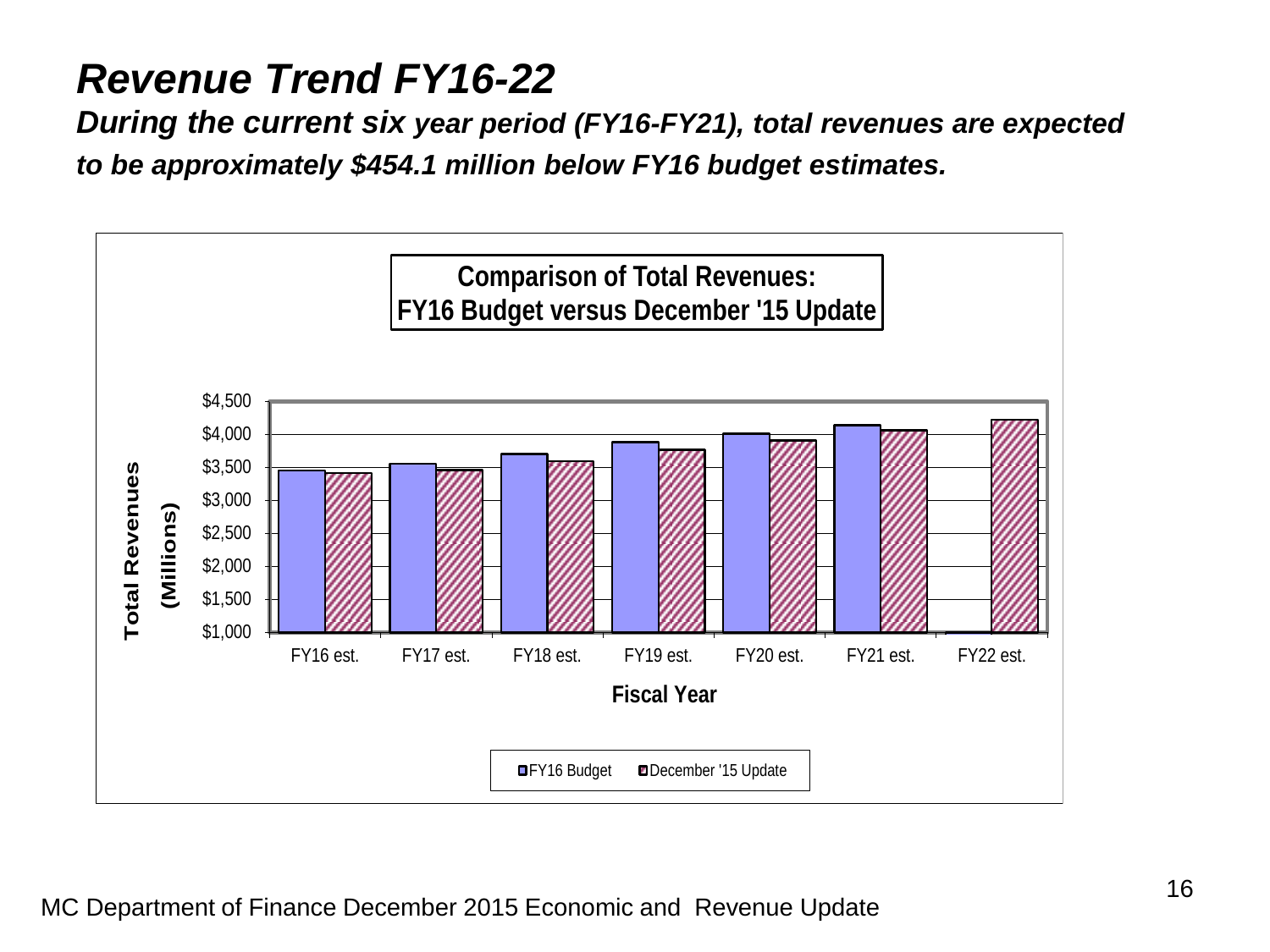#### *Income Tax Volatility*

*Year-over-year percent changes in the income tax are volatile and highly sensitive to economic events such as recessions, changes in local, state, and federal tax rates, and capital gains.*

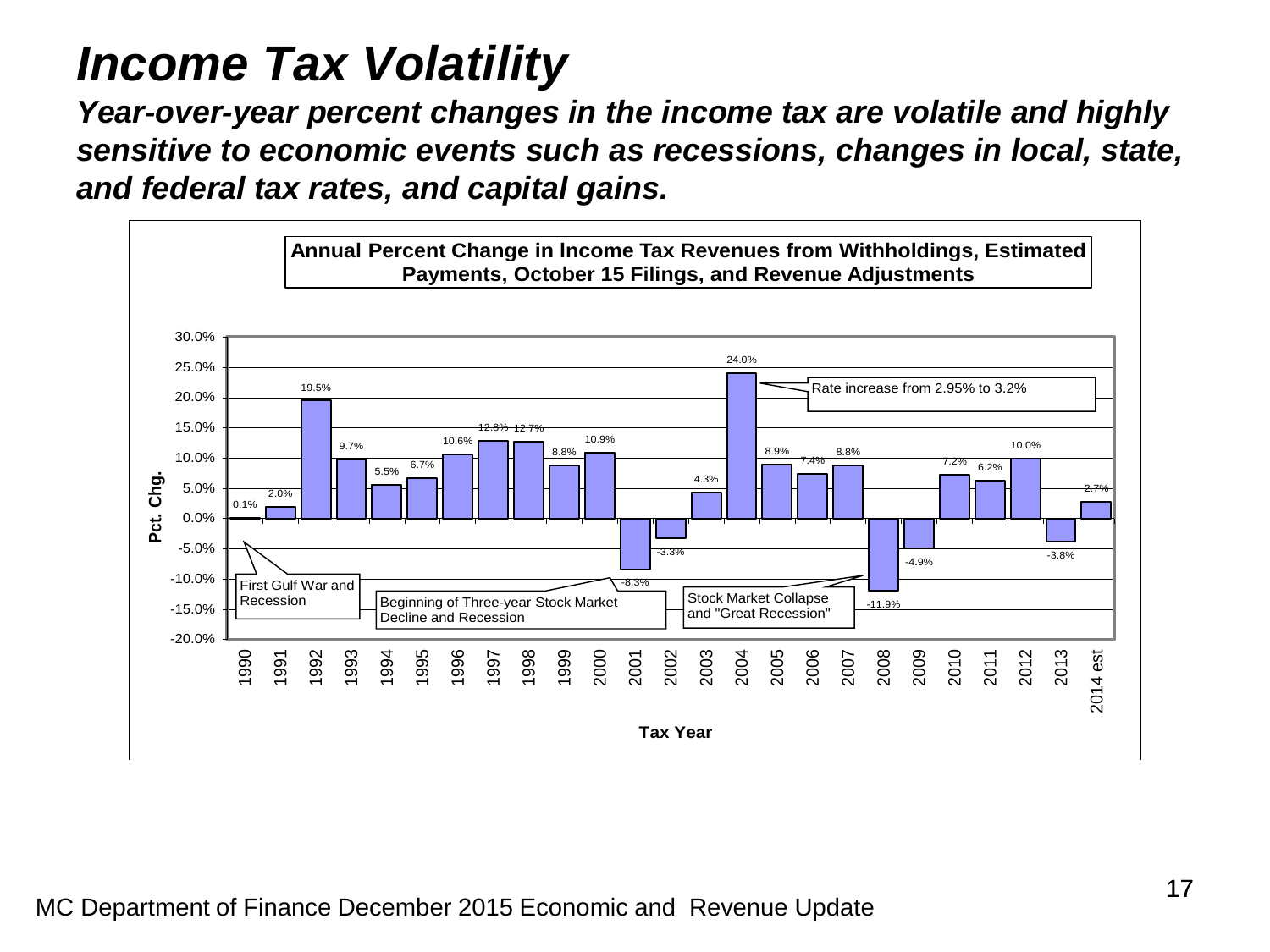### *Income Tax – "It is all about the November distribution".*

- **The largest share (five year average of nearly 82.0%) of the County's income tax revenues for any tax year comes in quarterly distributions of withholdings and estimated payments.**
- **The November distribution reflects actual results from the prior tax year (e.g., final tax year 2014 in November 2015) and provides a near final review of last year's tax liability – this provides a base for future projections.**
- **The State Comptroller's Office also adjusts its distribution formula for the current fiscal year based on the prior tax year results (e.g., 2014 tax year final results affect quarterly distributions for this fiscal year).**
- **Income tax revenues represented 46.4 percent of total General Fund tax revenues in FY15 and nearly 44.5 percent of the County's total General Fund revenues.**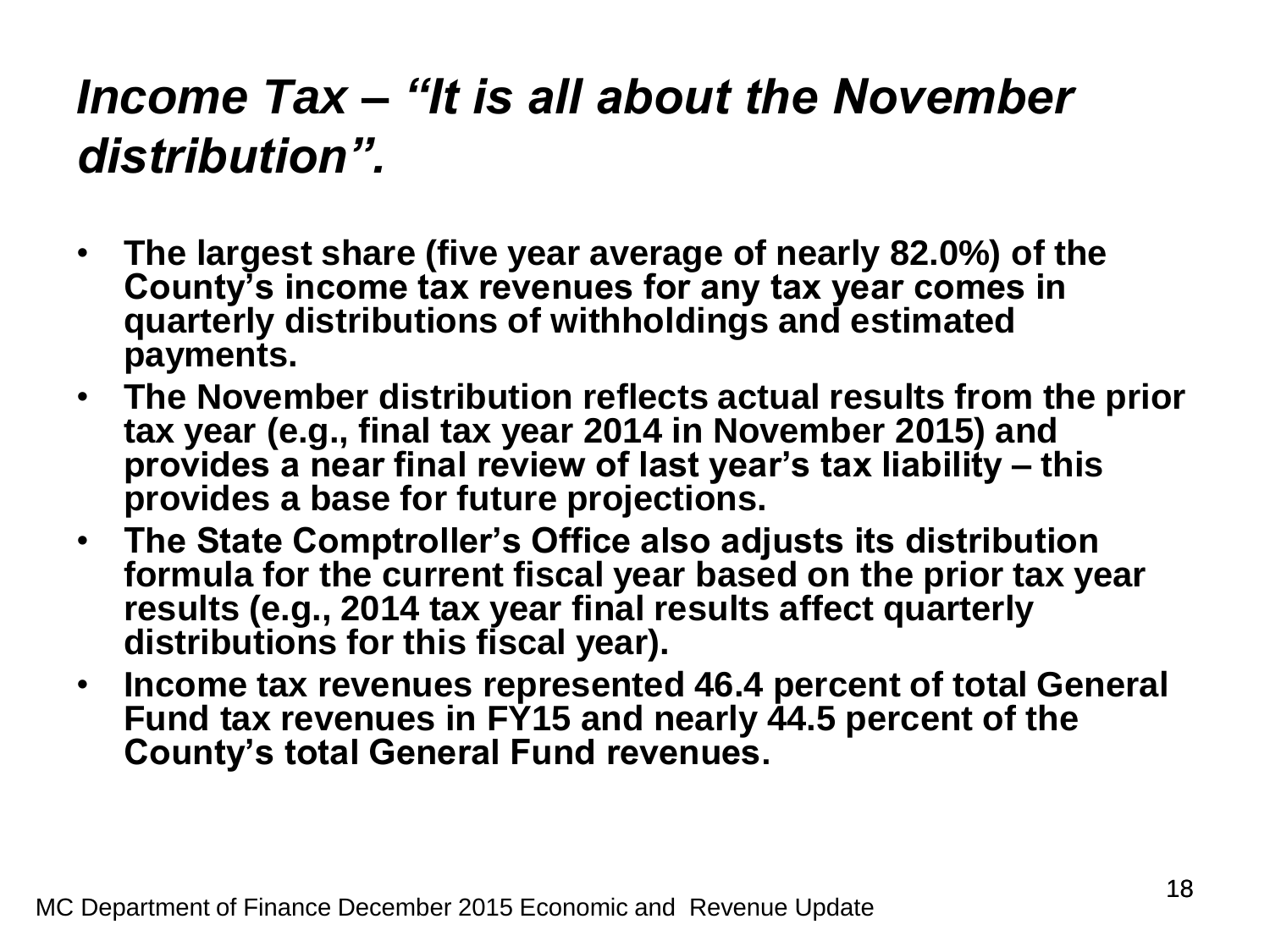### *Income Tax – November distributions*

| (millions)                                                                                                                                                                                                                                                                                                                                                                                                                                                                                                                                                                                                                                                                                                                                           | <b>Actual</b><br><b>FY13</b> | Actual<br><b>FY14</b> | <b>Actual</b><br><b>FY15</b> | <b>Estimated</b><br><b>FY16</b> | <b>Actual</b><br><b>FY16</b> | <b>Difference</b> |  |
|------------------------------------------------------------------------------------------------------------------------------------------------------------------------------------------------------------------------------------------------------------------------------------------------------------------------------------------------------------------------------------------------------------------------------------------------------------------------------------------------------------------------------------------------------------------------------------------------------------------------------------------------------------------------------------------------------------------------------------------------------|------------------------------|-----------------------|------------------------------|---------------------------------|------------------------------|-------------------|--|
| October 15 <sup>th</sup> Filings and Adjustments                                                                                                                                                                                                                                                                                                                                                                                                                                                                                                                                                                                                                                                                                                     | \$144.74                     | \$167.61              | \$79.13                      | \$119.50                        | 76.80*                       | (\$42.70)         |  |
| <b>Withholding and Estimated payments</b><br>for 3 <sup>rd</sup> Quarter                                                                                                                                                                                                                                                                                                                                                                                                                                                                                                                                                                                                                                                                             | \$250.76                     | \$258.47              | \$261.64                     | \$276.00                        | \$271.10                     | (\$4.90)          |  |
| <b>Total November Distribution</b>                                                                                                                                                                                                                                                                                                                                                                                                                                                                                                                                                                                                                                                                                                                   | \$395.50                     | \$426.08              | \$340.77                     | \$395.50                        | \$347.90                     | (\$47.60)         |  |
| * Includes \$6.7 million reduction from Wynne decision for TY2014.<br>•Decrease in receipts from October 15th Filings and Adjustments is based on an<br>adjustment to reflect final income tax receipts due the County for tax year 2014 as<br>compared to tax year 2013. The State has indicated that the County's income tax<br>receipts from withholdings and estimated payments for the third quarter of tax year 2015<br>are 3.6% higher than for tax year 2014 but below the estimate for the FY16 Budget.<br>. Increase in actual withholdings and estimated payments compared to last year is due to<br>a 3.3% increase in income tax collections from withholdings and estimated payments<br>statewide from November 2014 to November 2015. |                              |                       |                              |                                 |                              |                   |  |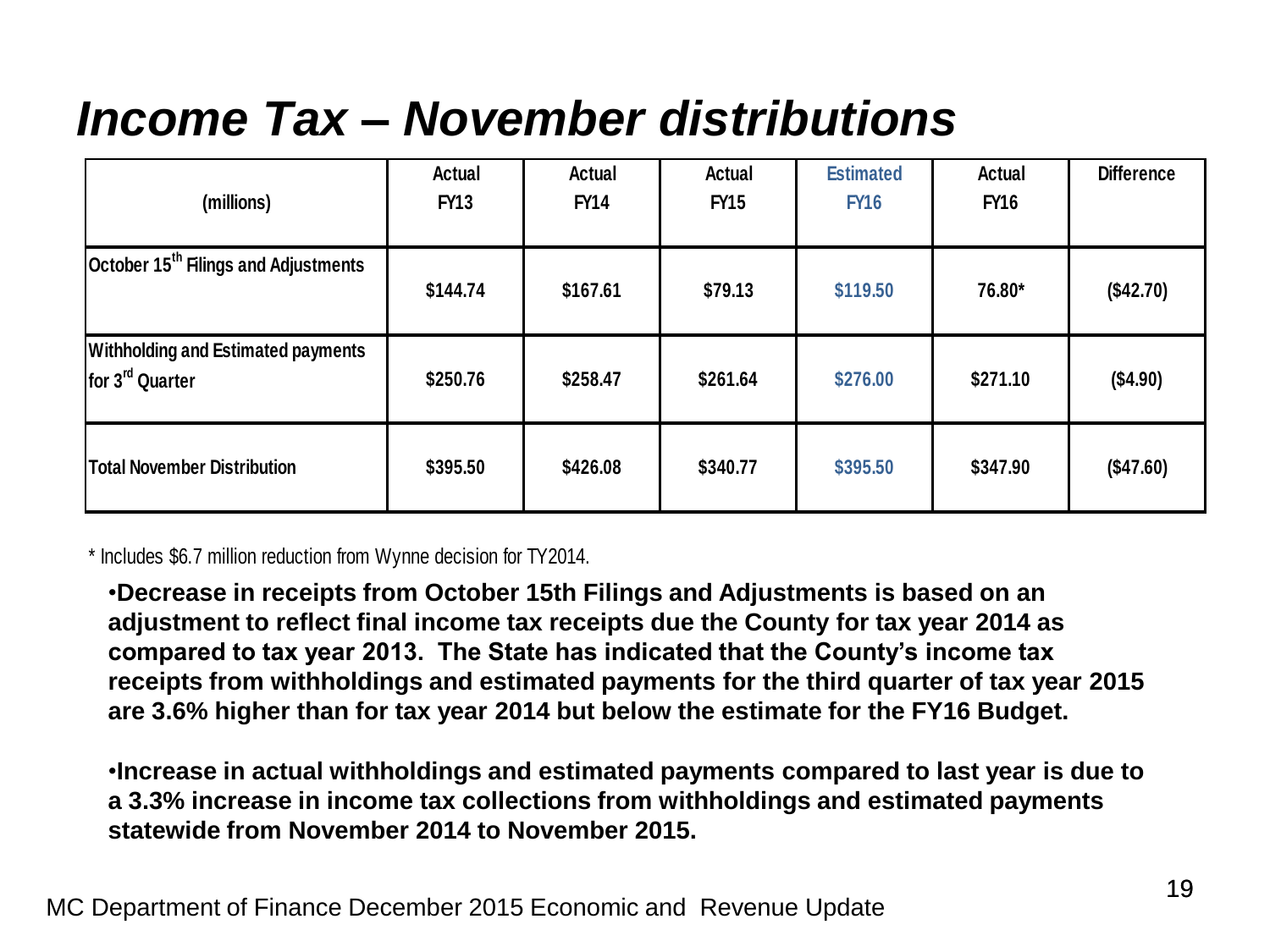#### *Income Tax – Economic Factors*

- **Resident employment is expected to increase 1.4 percent in CY15 and increase 0.8 percent in CY16. Those increases are different compared to March economic assumptions of 0.4 percent increase in CY15 and 2.9 percent in CY16. The lower employment growth in CY16 is based on the State's Board of Revenue Estimates' recent September forecast that lowered employment growth in the State.**
- **Personal income is estimated to increase 3.5 percent in CY15 and 6.4 percent in CY16.**
- **Wage and salary income is expected to increase 4.4 percent in CY15 and increase 4.5 percent in CY16.**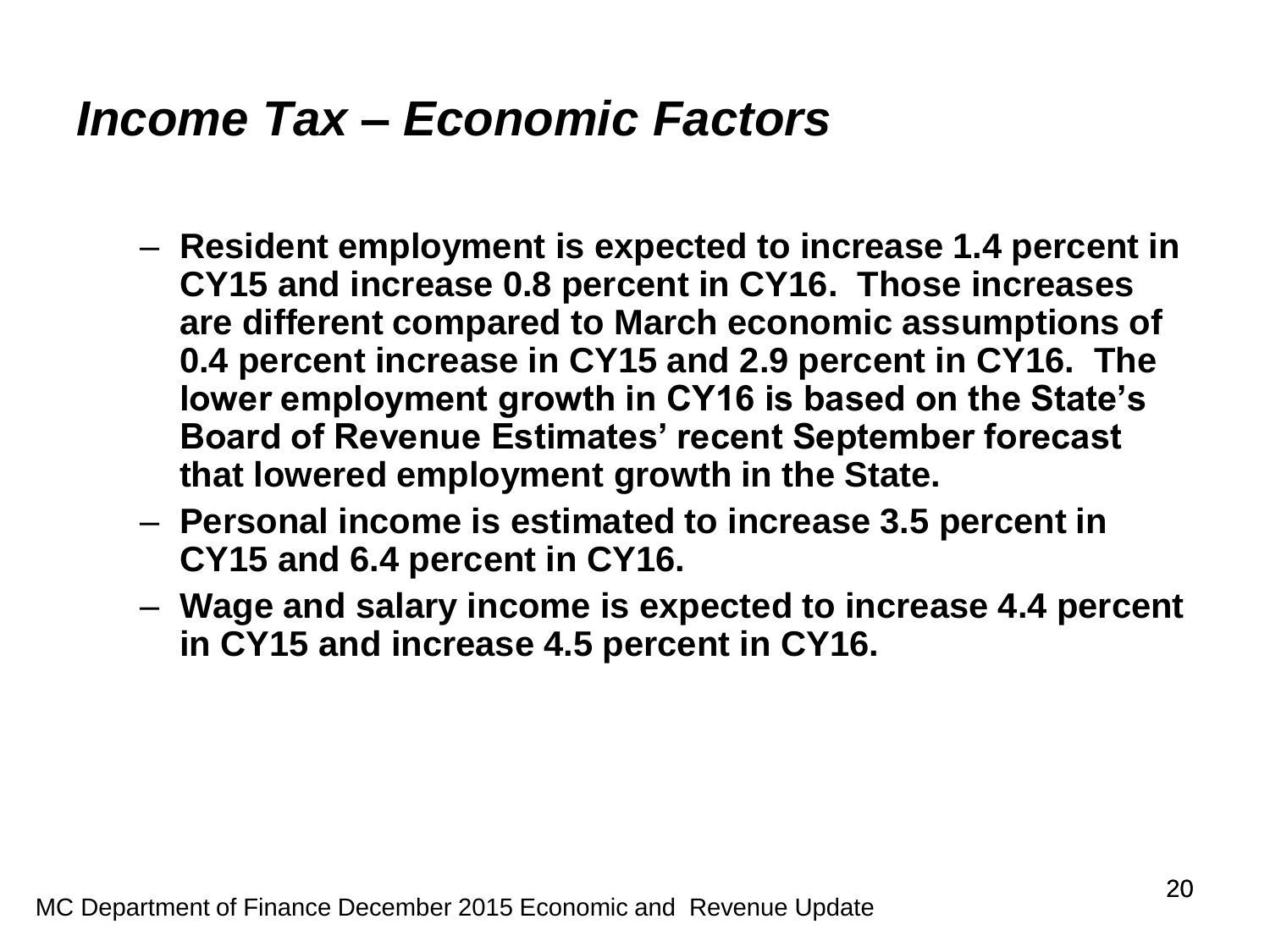#### *Income Tax FY16-21*

*Over the current six year period (FY16-FY21), income tax revenues are expected to be approximately \$304.1 million below FY16 budget estimates reflecting the estimated \$50.9 million and \$69.0 million declines in FY16 and FY17, respectively.* 

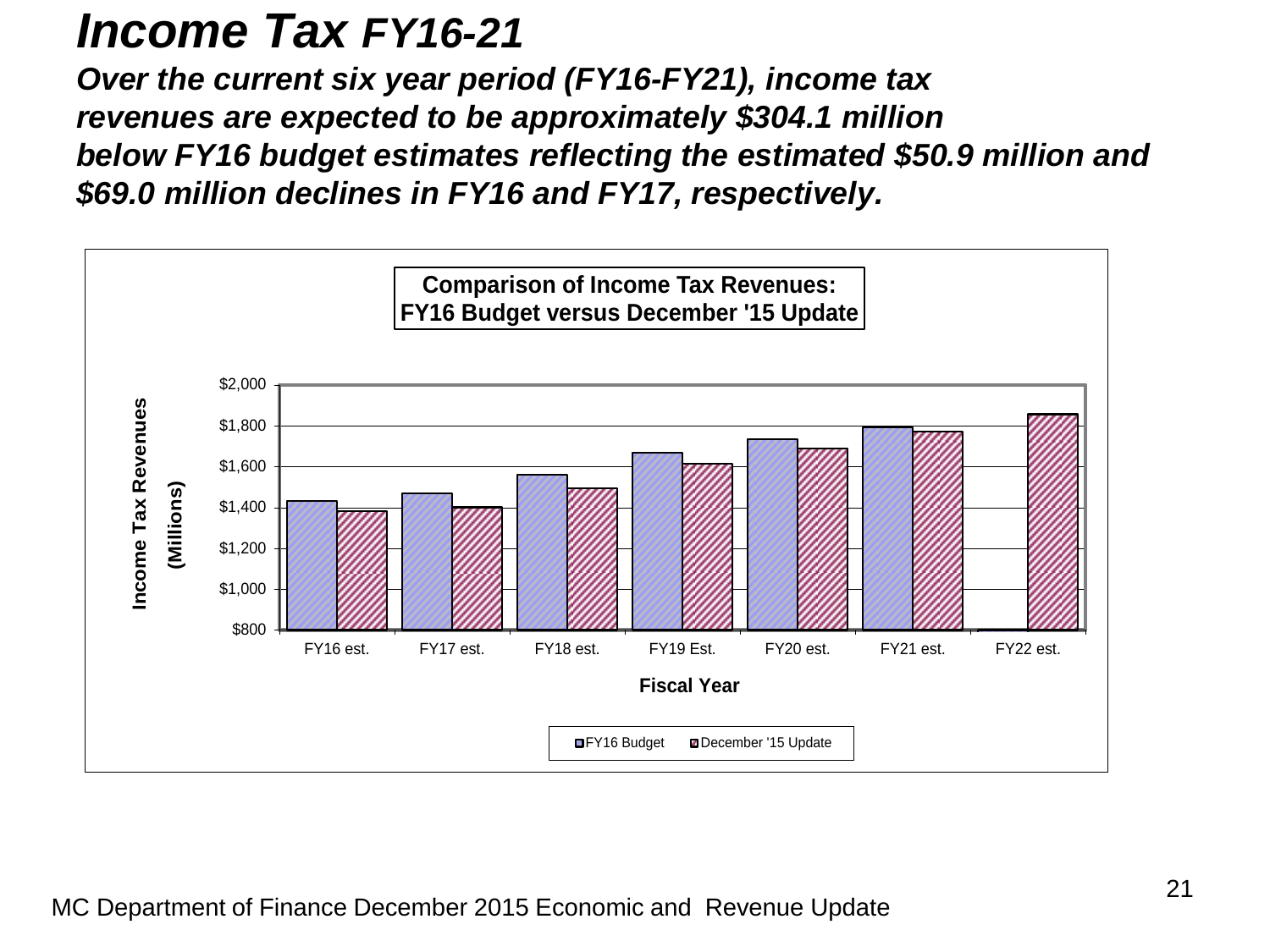### *Income Tax*

*The amount of revenues from the November distribution had been correlated to the stock market (S&P 500 Index) until tax year 2013. That relationship ended starting in 2013 due to the fiscal cliff (TY2013) and possibly to non-stock market related income (TY2014).*

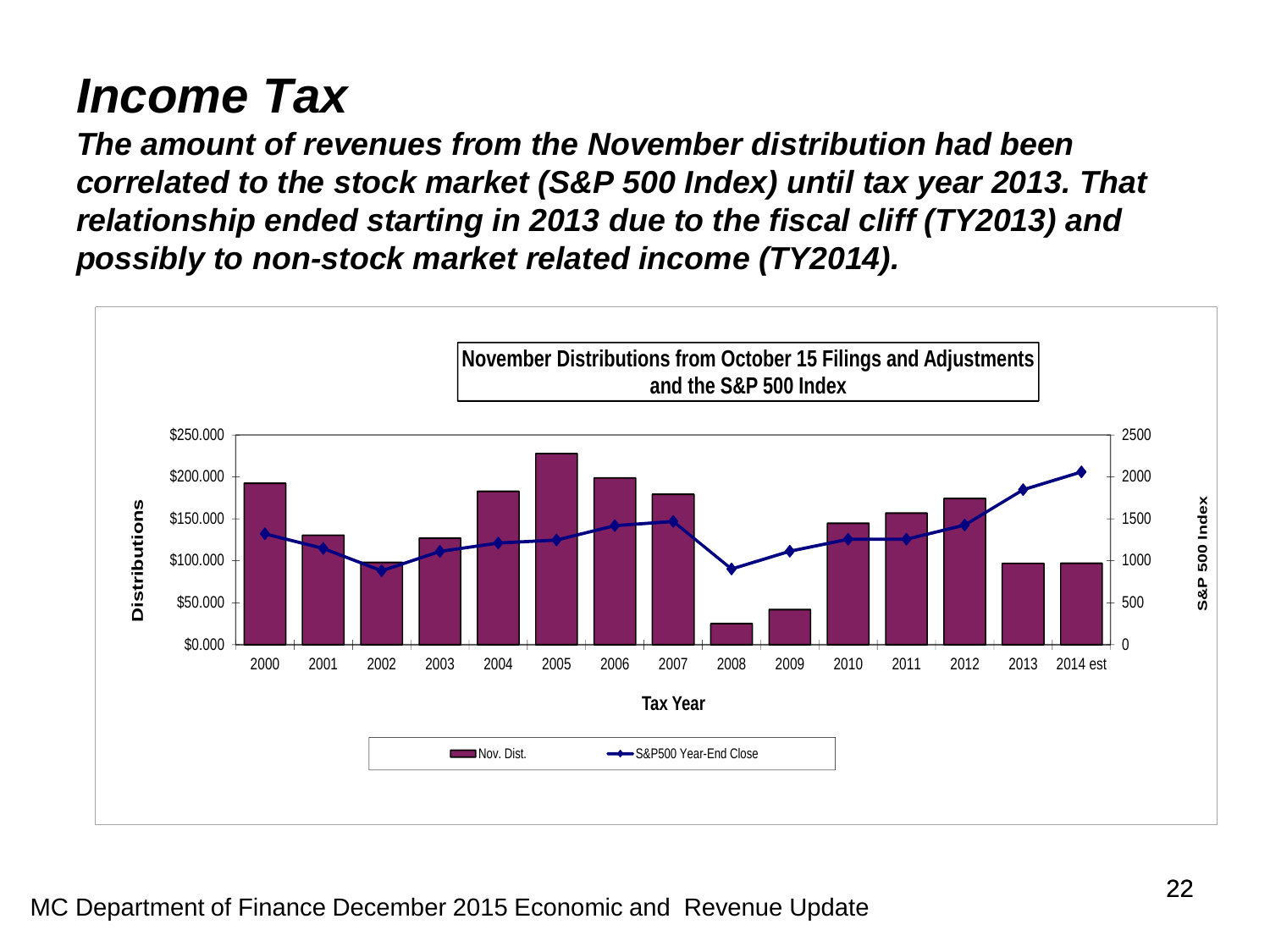### *Property Tax*

- **The inflation rate is expected to be 0.62 percent in calendar year 2015, which follows a 1.54 percent increase in CY14 and 1.52 percent in CY13. Inflation is used to estimate real property tax revenues under the Charter Limit excluding new construction.**
- **The reassessment rates for real property for Group Three for fiscal year 2017 will be released by the Maryland State Department of Assessments and Taxation (SDAT) at the end of this month. Preliminary indications are that this group may experience an increase in the real property tax base.**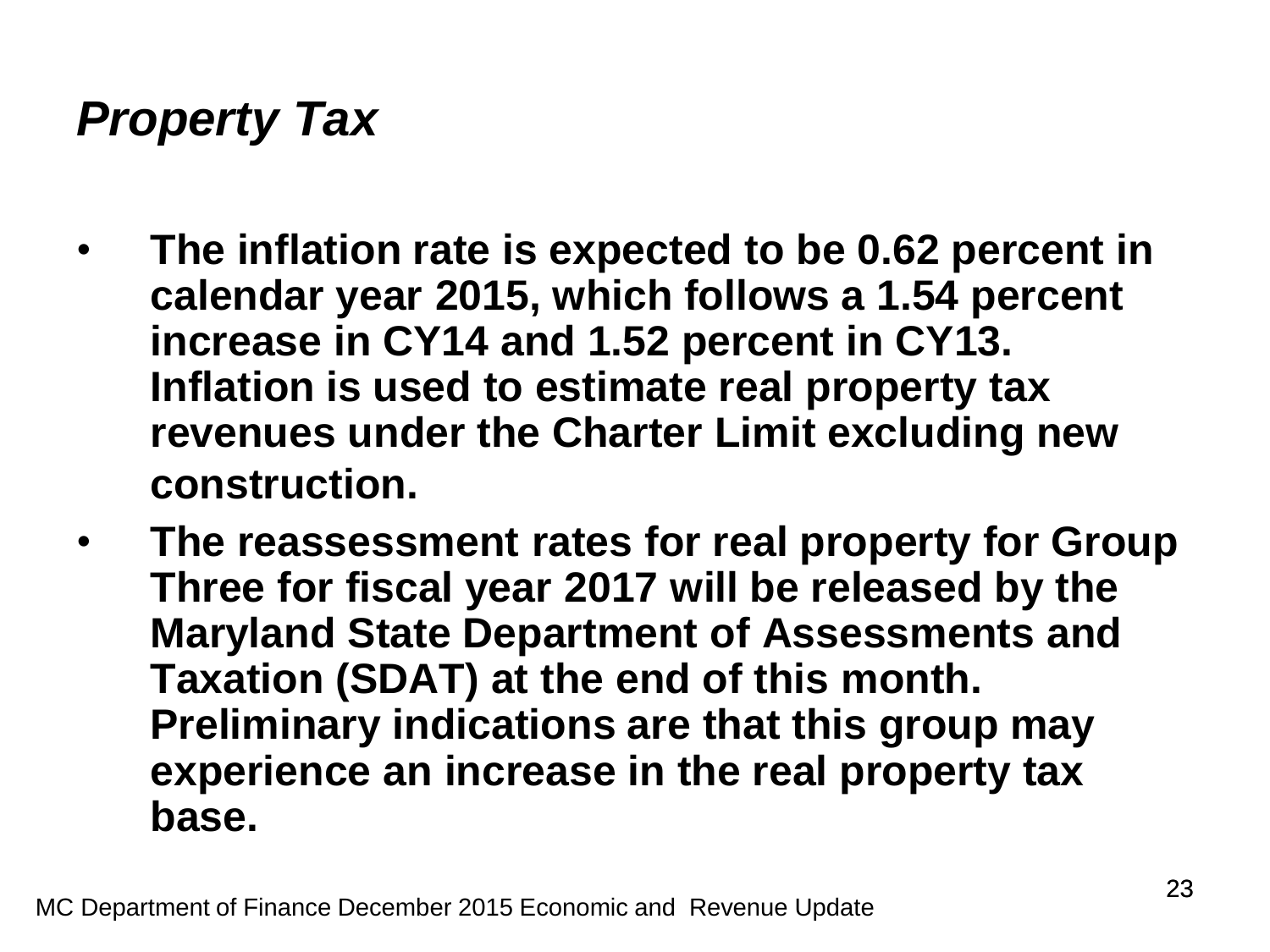#### *Transfer and Recordation Taxes*

- **Home sales are expected to increase 10.6 percent in CY15 but median prices are estimated to decrease 0.13 percent. Based on collections to date, the residential and nonresidential real estate market is estimated to experience solid growth in FY16.**
- **Because of the estimated increase of home sales in CY15, Finance estimates that the number of residential transfers increases 7.4 percent in FY16.**
- **Because of collections to date, total transfer tax revenues on residential transactions are expected to increase 10.5 percent in FY16.**
- **Because of the dramatic increase in the average transfer tax on non-residential transactions to date, total nonresidential transfer tax revenues are estimated to increase by over 45.0 percent in FY16.**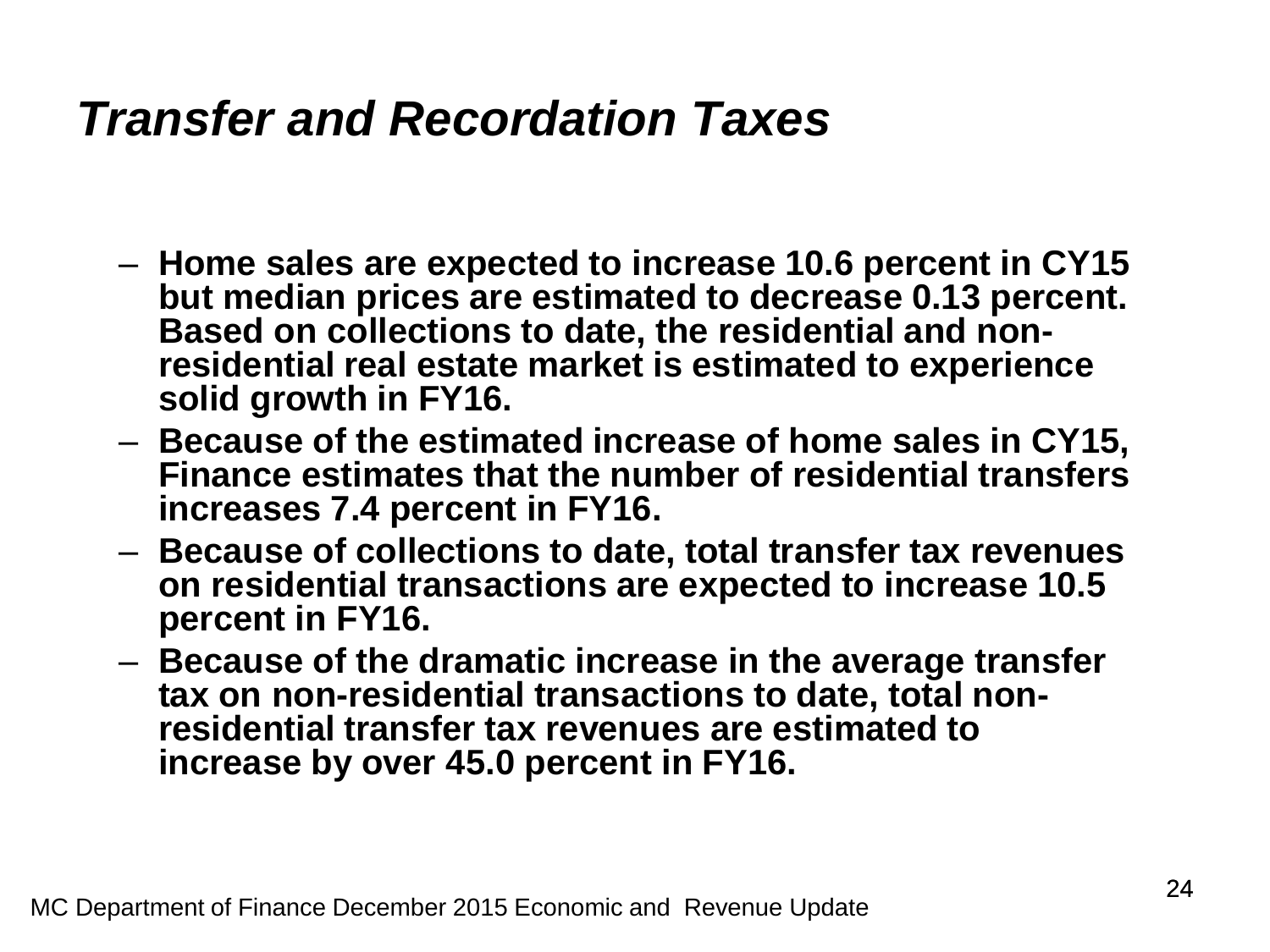### *Transfer and Recordation Taxes*

*Since reaching \$241.7 million in FY06, transfer and recordation taxes declined to \$127.3 million in FY12. By FY22, transfer and recordation taxes for the General Fund are estimated to reach \$224.2 million – \$17.5 million below the FY06 peak.*